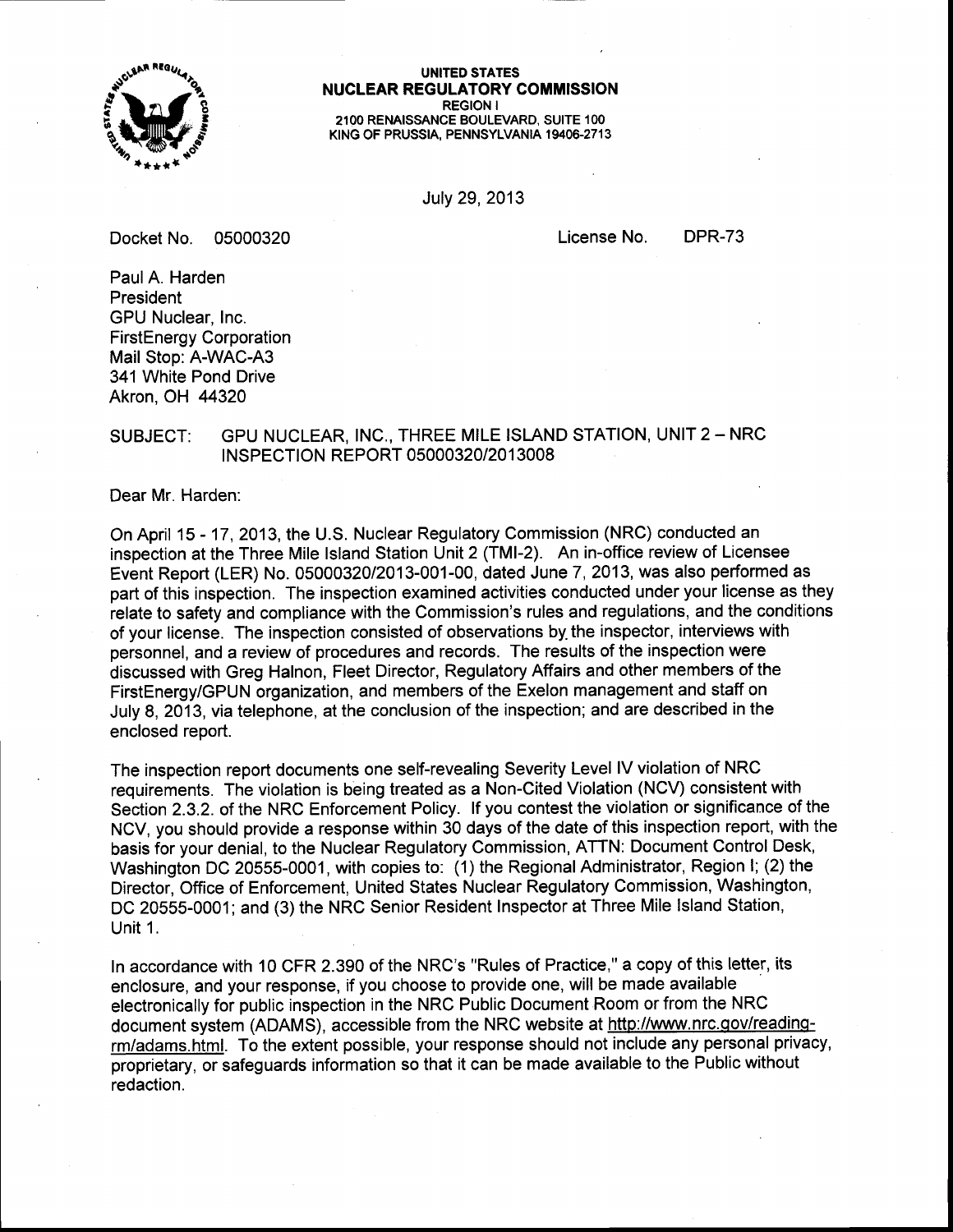P. Harden

 $\overline{2}$ 

Current NRC regulations and guidance are included on the NRC's website at www.nrc.gov; select Nuclear Materials; Med, Ind, & Academic Uses; then Regulations, Guidance and Gommunications. The current Enforcement Policy is included on the NRC's website at www.nrc.qov; select About NRC, Organizations & Functions; Office of Enforcement; Enforcement documents; then Enforcement Policy (Under'Related Information'). You may also obtain these documents by contacting the Government Printing Office (GPO) toll-free at 1-866-512-1800. The GPO is open from 8:00 a.m. to 5:30 p.m. EST, Monday through Friday (except Federal holidays).

Please contact Laurie Kauffman (610-337-5323) if you have any questions regarding this matter.

Sincerely,

 $\mathcal{U}/\mathcal{U}$ 

Marc S. Ferdas, Chief Decommissioning Branch Division of Nuclear Materials Safety

Enclosure: Inspection Report No. 050003201201 3008

cc w/encl: Distribution via ListServ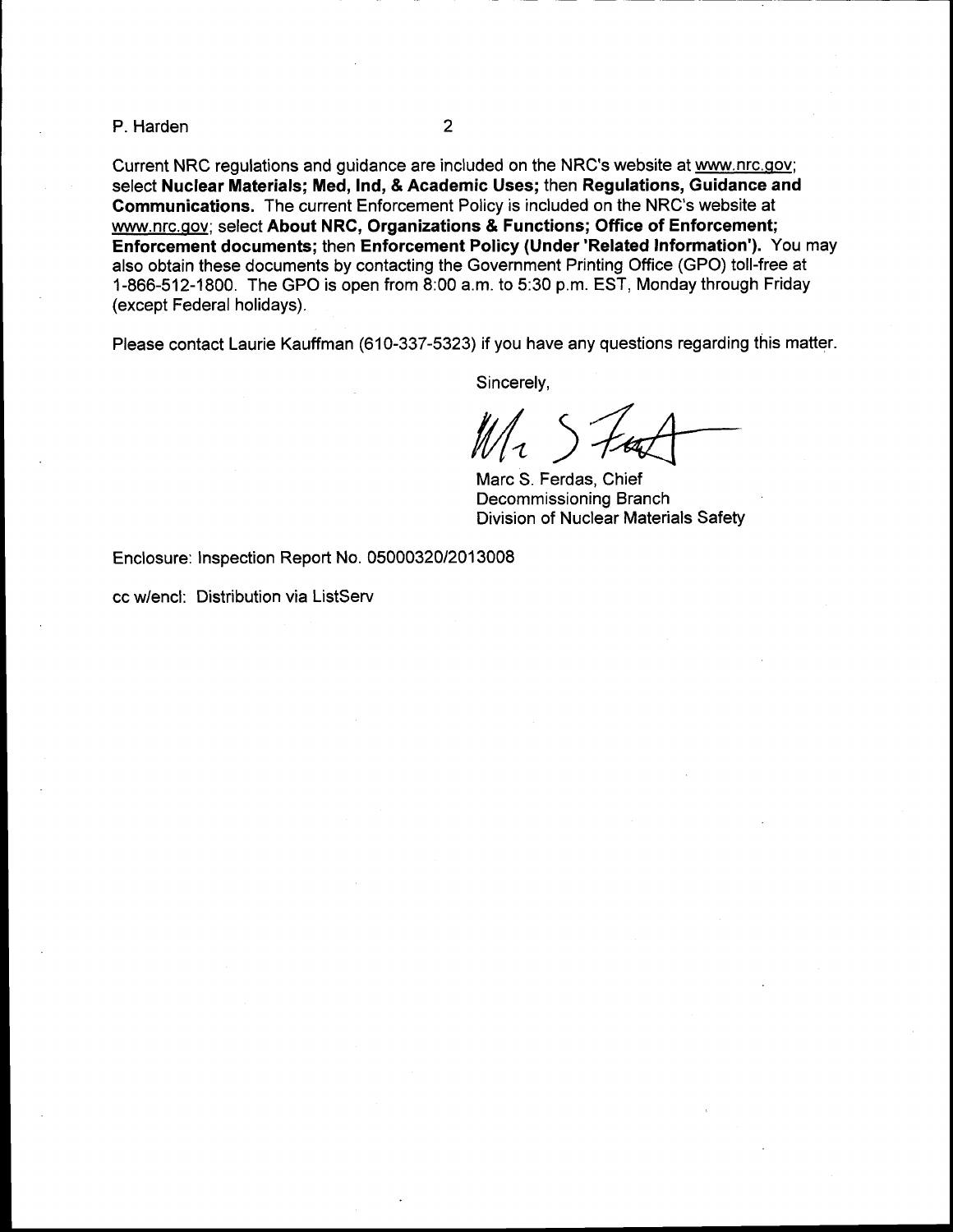P. Harden 2

Current NRC regulations and guidance are included on the NRC's website at www.nrc.qov; select Nuclear Materials; Med, Ind, & Academic Uses; then Regulations, Guidance and Gommunications. The current Enforcement Policy is included on the NRC's website at www.nrc.gov; select About NRC, Organizations & Functions; Office of Enforcement; Enforcement documents; then Enforcement Policy (Under'Related Information'). You may also obtain these documents by contacting the Government Printing Office (GPO) toll-free at

1-866-512-1800. The GPO is open from 8.00 a.m. to 5:30 p.m. EST, Monday through Friday (except Federal holidays).

Please contact Laurie Kauffman (610-337-5323) if you have any questions regarding this matter.

Sincerely,

### Original Signed By Marc S. Ferdas

Marc S. Ferdas, Chief Decommissioning Branch Division of Nuclear Materials Safety

Enclosure: Inspection Report No. 05000320/201 3008

cc w/encl: Distribution via ListServ

### Distribution w/encl:

| W. Dean, RA             | (R1ORAMAIL Resource) |
|-------------------------|----------------------|
| D. Lew, DRA             | (R1ORAMAIL Resource) |
| D. Roberts, DRP         | (R1DRPMAIL Resource) |
| A. Burritt, DRP         | (R1DRPMail Resource) |
| C. Miller, DRS          | (R1DRSMail Resource) |
| R. Lorson, DRS          | (R1DRSMail Resource) |
| J. Rogge, DRS           | (R1DRSMail Resource) |
| G. Hunegs, DRP          |                      |
| <b>B. Bickett, DRP</b>  |                      |
| A. Dugandzic, DRP       |                      |
| D. Werkheiser, DRP, SRI |                      |
|                         |                      |

J. Heinly, DRP, Rl

### A. Diaz, DRP, AA J. Clifford, DNMS D. Collins. DNMS M. Ferdas, DNMS L. Kauffman, DNMS B. Watson, FSME J. Buckley, FSME V. Campbell, RIOEDO RidsNrrPMThreeMilelsland Resource RidsNrrDorlLpl1-2 Resource ROPReports Resource

DOCUMENT NAME: G:\WordDocs\Current\Insp Letter\LDPR-73.2013008.doc SUNSI Review Complete: LKauffman

ML13210A165

After declaring this document AAn Official Agency Record@ it will be released to the Public.

To receive a copy of this document, indicate in the box: ACe = Copy w/o attach/encl AEe = Copy w/ attach/encl ANe = No copy

| <b>OFFICE</b>  | DNMS/RI      | N | <b>DNMS/RI</b> | N | <b>DNMS/RI</b> |  |  |
|----------------|--------------|---|----------------|---|----------------|--|--|
| II NAME        | LKauffman\lk |   | MFerdas\msf    |   |                |  |  |
| <b>II</b> DATE | 07/24 /2013  |   | 07/29/2013     |   |                |  |  |

OFFICIAL RECORD COPY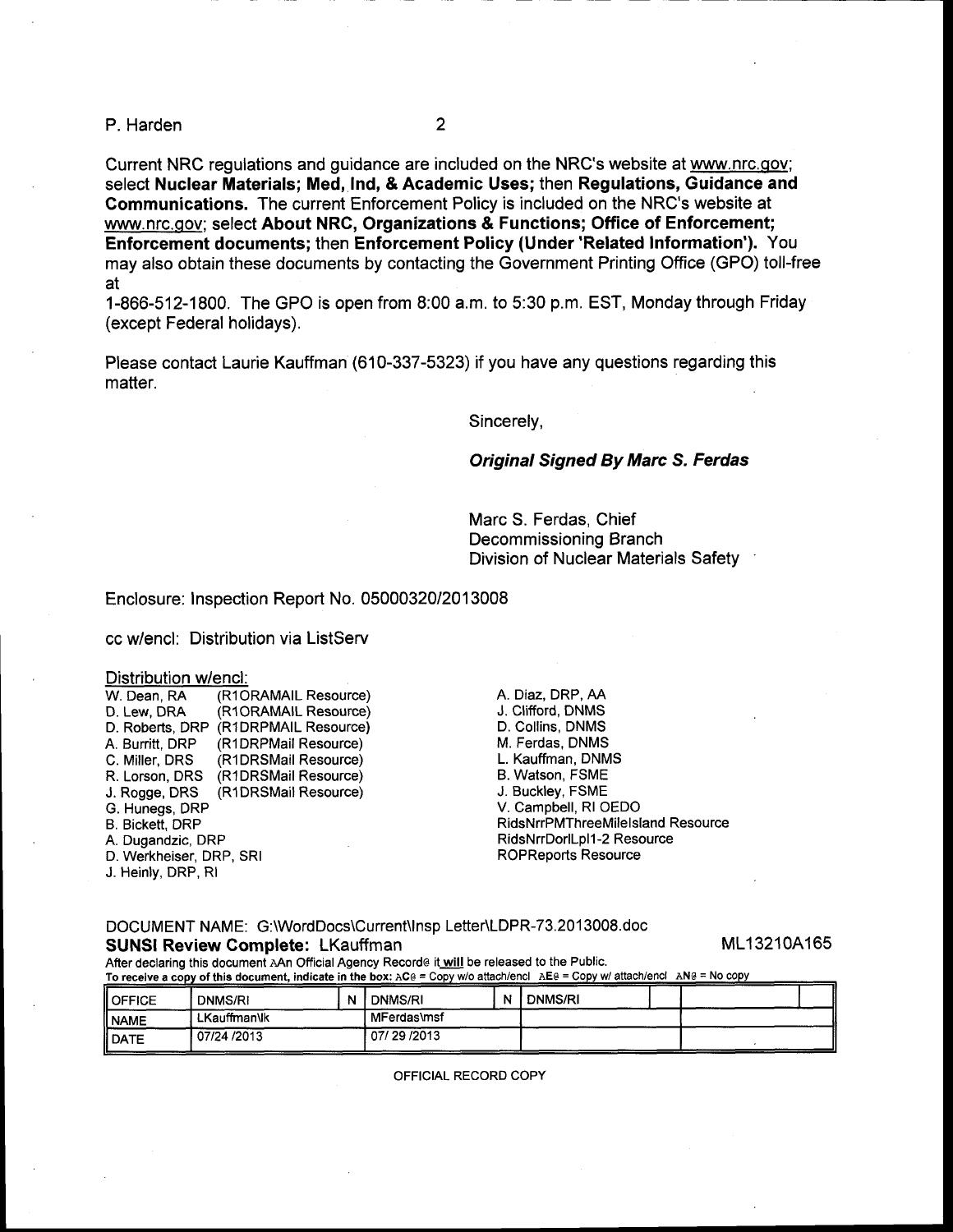# I U.S. NUCLEAR REGULATORY COMMISSION REGION <sup>I</sup>

# INSPECTION REPORT

| Inspection No.           | 05000320/2013008                                                                                                |
|--------------------------|-----------------------------------------------------------------------------------------------------------------|
| Docket No.               | 05000320                                                                                                        |
| License No.              | <b>DPR-73</b>                                                                                                   |
| Licensee:                | GPU Nuclear, Inc. (GPUN)                                                                                        |
| Facility:                | Three Mile Island Station, Unit 2 (TMI-2)                                                                       |
| Address:                 | 341 White Pond Drive; Akron, OH 44320                                                                           |
| <b>Inspection Dates:</b> | April 15 – 17, and July 8, 2013 (Exit Meeting)<br>June 7 - July 8, 2013 (In-office Review)                      |
| Inspector:               | Laurie A. Kauffman<br><b>Health Physicist</b><br>Decommissioning Branch<br>Division of Nuclear Materials Safety |
| Approved By:             | Marc S. Ferdas, Chief<br>Decommissioning Branch<br><b>Division of Nuclear Materials Safety</b>                  |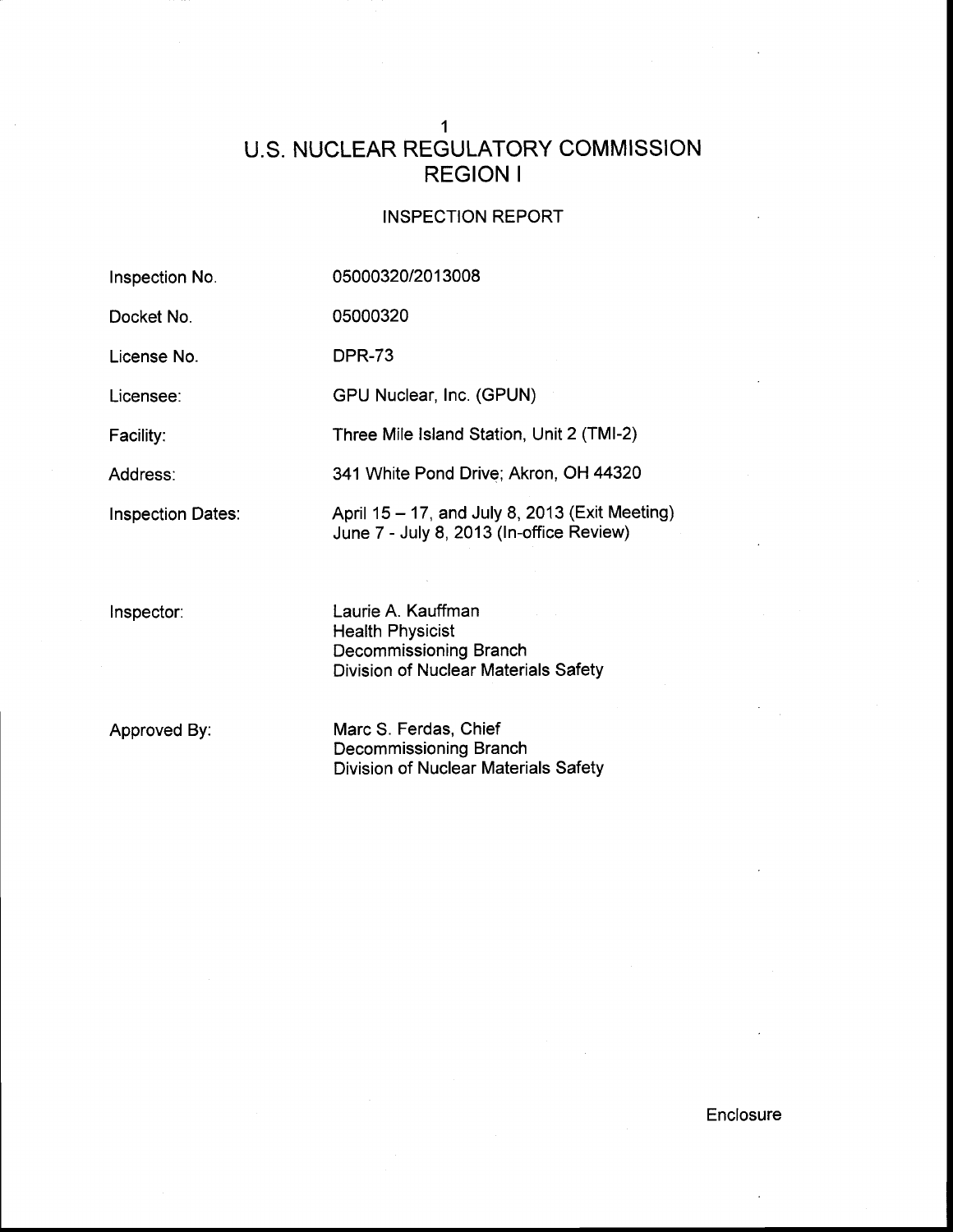### EXECUTIVE SUMMARY

# GPU Nuclear, Inc. (GPUN) Three Mile lsland Station, Unit 2 (TMl-2) NRC Inspection Report No. 0500032012013008

A routine announced safety inspection was conducted on April 15 through 17,2013 at TMf-2. An in-office review of Licensee Event Report (LER) No. 0500032012013-001-00, dated June 7, 2013, was also performed as part of this inspection. The inspection included a review of operations and management oversight, maintenance, corrective action program (CAP) implementation, fire protection, and plant support activities while in Post-Defueling Monitored Storage (PDMS) status. The inspection consisted of observations by the inspector, interviews with the FirstEnergy (FirstEnergy) Corporation/GPUN (FirstEnergy/GPUN) and Exelon Generating Company (Exelon) personnel, and a review of procedures and records. There are currently no ongoing decommissioning activities being conducted at TMI-2. The NRC's program for overseeing the safe operation of a shut-down nuclear power reactor is described in lnspection Manual Chapter (lMC) 2561, "Decommissioning Power Reactor Inspection Program."

Based on the results of this inspection, one self-revealing Severity Level (SL) lV Non-Cited Violation (NCV) of the Technical Specification (TS) 3.1.1.1, "Primary Containment lsofation,' was identified. On September 26,2012, FirstEnergy/GPuN and Exelon did not maintain primary containment isolation when they did not close two containment isolation valves, Reactor Building Atmosphere Valves 2 and 3 (RBA-V2 and RBA-V3), during performance of procedure 2104-1F, "Reactor Building Air Sampling Operation." Because this violation was self-revealing, of very low safety significance, and was entered into the CAP, this violation is being treated as an NCV, consistent with the NRC Enforcement Policy.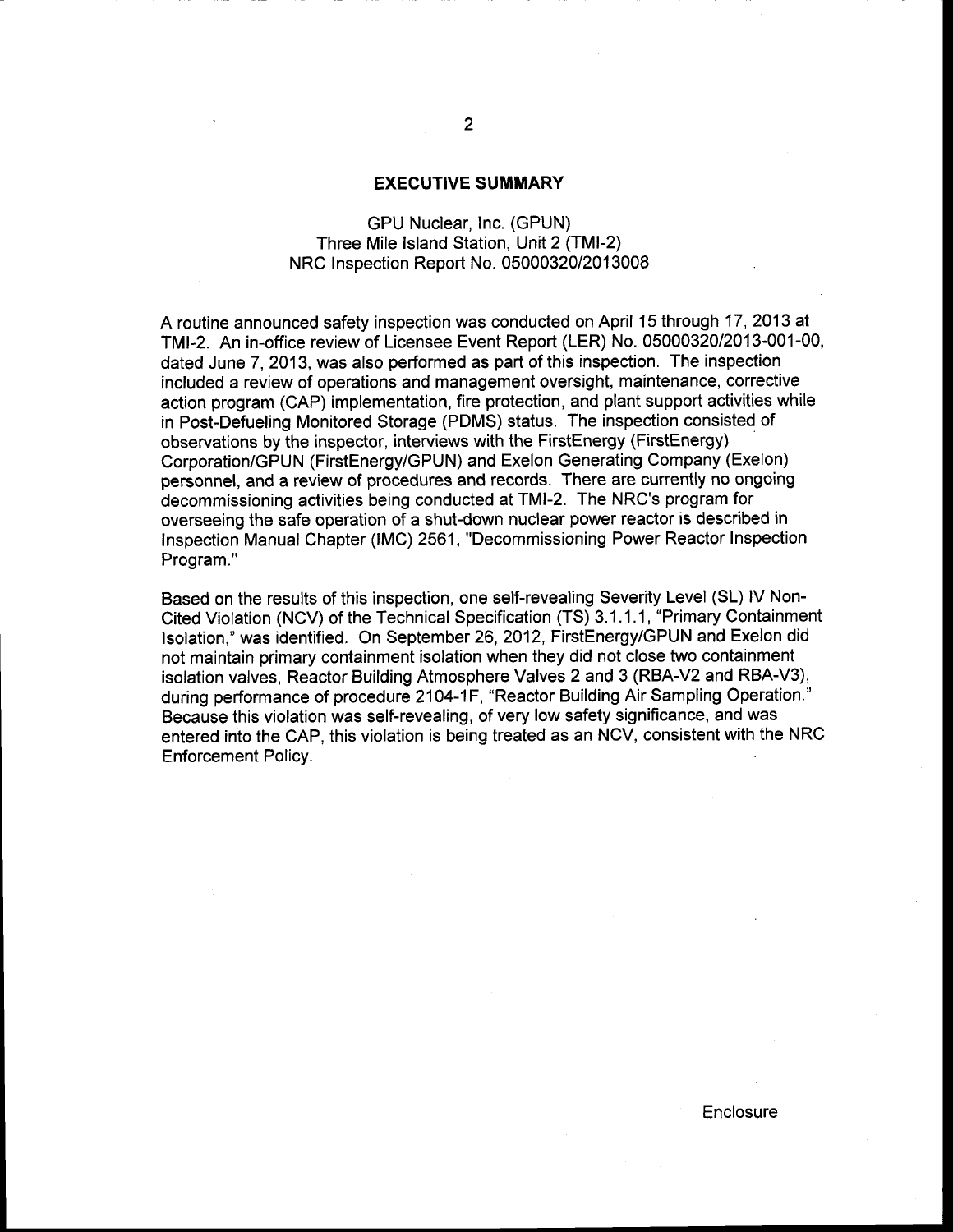### **REPORT DETAILS**

## 1.0 Background

GPUN retains the license for TMI-2 and maintains the facility. GPUN is a wholly-owned subsidiary of FirstEnergy. As part of the sale of TMI-2, GPUN entered into an agreement with AmerGen (now Exelon) to conduct services for TMI-2. Under this agreement, Exelon provides all services, materials, and equipment required to maintain TMI-2 in PDMS status. Services provided by Exelon include maintenance, surveillance testing (ST), and implementation of the activities required in the Safety Analysis Report (SAR), TS, and the GPUN PDMS Quality Assurance (QA) Plan (PDMS QA Plan).

ln December 1993, TMI-2 received a possession-only license from the NRC to enter PDMS. Currently, TMI-2 is in long-term monitored storage. GPUN plans to actively decommission TMI-2 in parallel with the decommissioning of the Three Mile lsland, Unit 1 (TMl-l), after that unit has been permanently shutdown.

The NRC's program for overseeing the safe operation of a shut-down nuclear power reactor is described in IMC 2561.

### 2.0 Post-Defueling Monitored Storage Performance and Status Review

a. Inspection Scope (lnspection Procedures (lPs) 36801. 37801. 40801. 62801. 64704, 71801. 83750, 84750, 86750)

A routine announced safety inspection was conducted on April 15 through 17 , 2013 at TMI-2. An in-office review of LER No. 0500032012013-001-00, dated June 7, 2013, was also performed as part of this inspection. The inspector reviewed the PDMS program as outlined in the PDMS SAR and TS to assess the adequacy of management oversight of PDMS responsibilities for the TMI-2 facility. Specifically, the inspector reviewed the decommissioning management and staff organization, and FirstEnergy/GPUN's and Exelon's implementation of PDMS activities related to safe storage of radioactive material. The inspector discussed any design changes or modifications since the previous inspection, reviewed the material condition of TMI-2 facilities during plant tours of the containment building, the auxiliary building, the radioactive waste building, and the fuel handling building.

The inspector reviewed PDMS activities related to the safe storage of radioactive material. The inspection included a plant walk-down and observations of the annual reactor building entry ST. The inspector also reviewed the following activities associated with the reactor building ST: radiological surveys; air sampling; exchanging and analyzing the reactor building breather (passive air flow diaphragm); and monitoring and sampling radioactive gaseous effluent through the reactor building purge exhaust.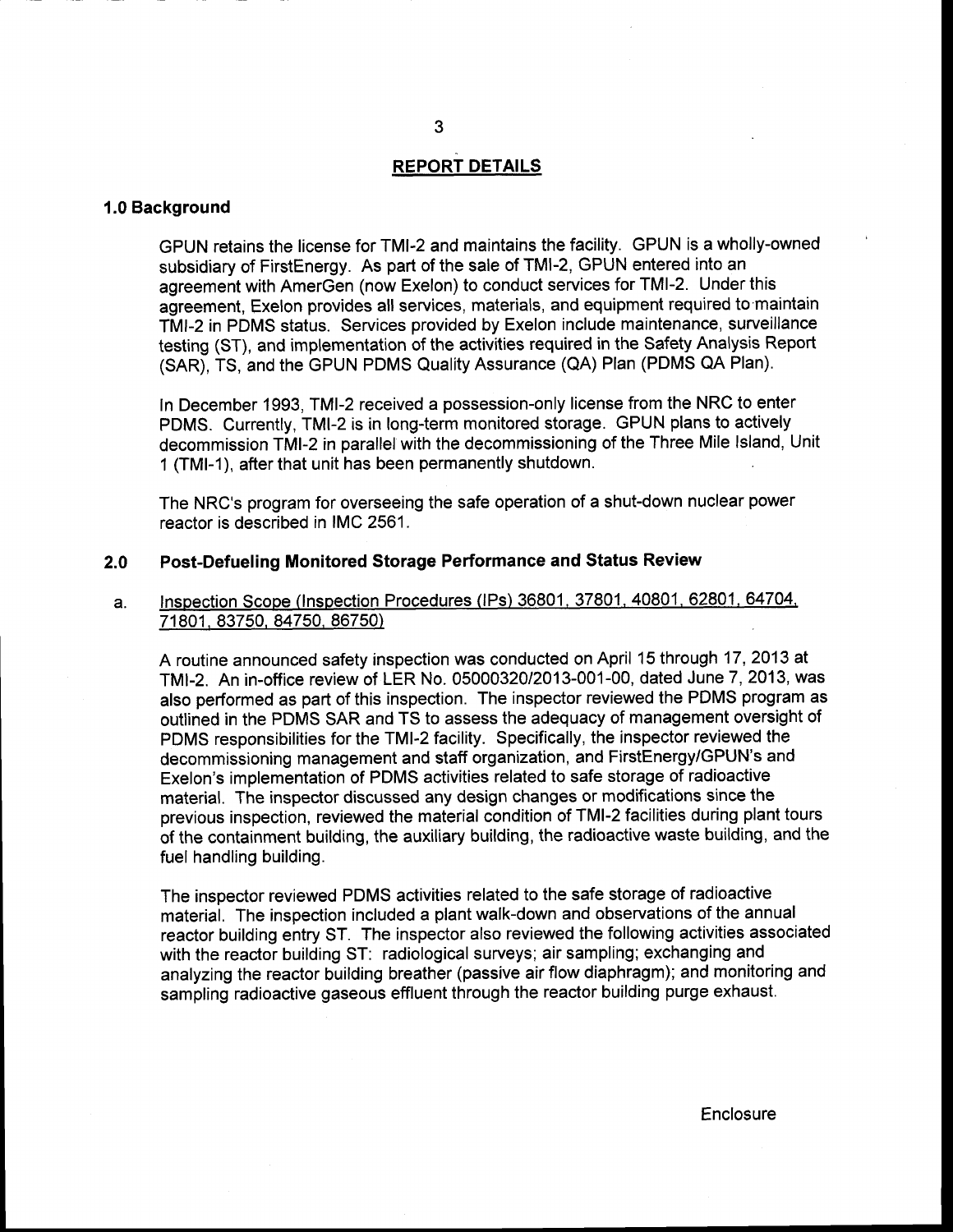The inspector reviewed activities and documentation associated with the following PDMS programs: occupational exposure, fire protection, radioactive effluent control, and site radiological environmental monitoring program (REMP). The inspector reviewed radioactive gaseous effluent release permits, the annual REMP report, the groundwater monitoring program, and the annual effluent report, which included a summary of the radioactive waste management and transportation programs.

The inspector also reviewed CAP issue reports and action reports associated with TMI-2 to determine if issues were being properly identified, evaluated, and prioritized.

#### b. **Observations and Findings**

The inspector noted one change within FirstEnergy/GPUN organization related to the PDMS activities involving a change in the company's President. The inspector confirmed that no design changes, plant modifications, dismantlement, or decommissioning activities occurred since the previous inspection. The inspector verified that TMI-2 required reporting submittals were completed in accordance with TS requirements. The inspector observed the reactor building entry ST and noted that no significant water intrusion was evident in containment and that the material condition of components remained unchanged since the previous ST.

The inspector verified that the maintenance and surveillance program for selected systems and components had been conducted in accordance with the TS requirements and established procedures. The inspector noted one exception. Specifically, on April 9, 2013, FirstEnergy/GPUN and Exelon personnel during implementation of procedure 2104-1F for preparation for the annual reactor building entry discovered that the 2RBA-V-2 and 2RBA-V-3 valves were in the open position instead of the expected closed position. The inspector verified that the workers implemented immediate corrective actions (to close and verify valves were closed) within thirty minutes after discovery. FirstEnergy/GPuN and Exelon entered this issue into the CAP (1R1499713) and conducted an apparent cause evaluation (ACE). In addition, First Energy/GPUN submitted an LER to the NRC within 60 days of discovery of the event, in accordance with 10 CFR 50.73(a)(2)(i)(B).

The ACE determined that on September 26,2012, FirstEnergy/GPuN and Exelon personnel did not close containment isolation valves 2RBA-V-2 and 2RBA-V-3 in order to secure sampling of the reactor building atmosphere, in accordance with implementing procedure 2104-1F. lt also noted that when Exelon personnel attempted to close the valves on April 9,2013, the valves were difficult to close and needed a tool to close them. In addition the ACE identified that prior opportunities existed to identify the condition on October 17,2012 and January 19,2013, during implementation of procedure OP-2TM-2244-201, "Verification of TMI-2 Containment Isolation."

The inspector verified that the event did not result in an airborne release to an unrestricted area nor did any airborne release exceed the limits of 10 CFR 20. The discovered open pathway was through TMI-2's installed plant filtration system which has continuous radiation monitoring and exhausts through the TMI-2 vent stack.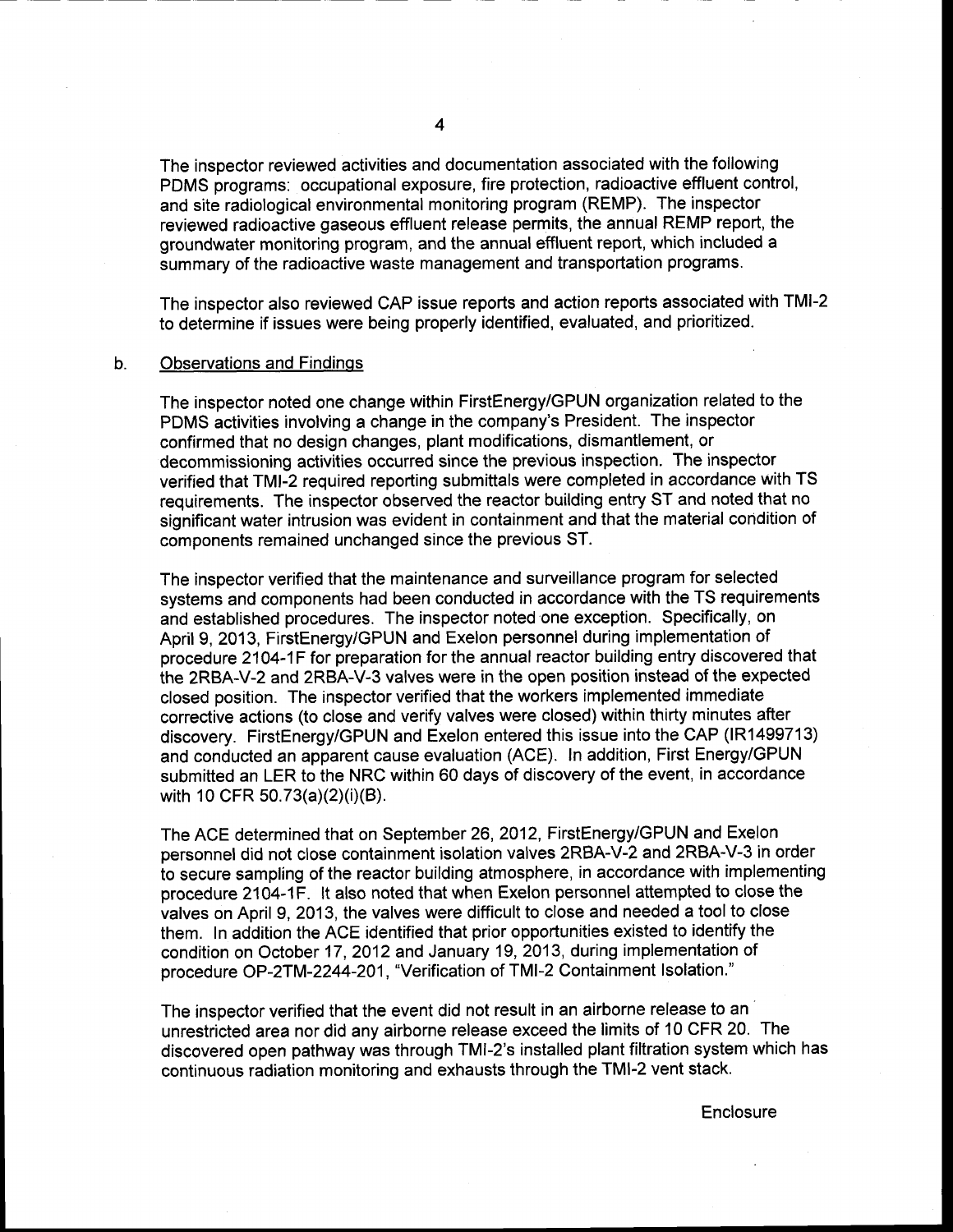The annual radiological effluent and the REMP reports demonstrated that all calculated doses were well below regulatory dose criteria of 10 CFR 50, Appendix l. The inspector noted that radioactive waste was not shipped for offsite disposal since the last inspection.

The inspector determined that issues were entered into the CAP, prioritized, and evaluated commensurate with their safety significance. Corrective actions were implemented to address identified issues and were being tracked to closure using the CAP.

#### c. **Conclusions**

Based on the results of this inspection, a self-revealing SL lV NCV of the TS 3.1.1.1 was identified. Specifically, TS 3.1.1.1 requires that, primary containment isolation shall be maintained. Contrary to the above, First Energy/GPUN and Exelon personnel did not maintain primary containment isolation in accordance with procedures from September 26,2012 to April 9,2013. Specifically, on September 26,2012, FirstEnergy/GPUN and Exelon personnel did not close containment isolation valves 2RBA-V-2 and 2RBA-V-3 after completing reactor building atmosphere sampling activities, in accordance with implementing procedure 2104-1F.

Because this violation was self-revealing, of very low safety significance and was entered into the CAP, this violation is being treated as a NCV, consistent with Section 2.3.2 of the NRC Enforcement Policy. (NCV 05000320/2013-01; Primary Gontainment lsolation Not Maintained In Accordance with Technical Specifications)

#### Exit Meeting Summary 3.0

On July 8,2Q13, the inspector presented the inspection results to Greg Halnon, Fleet Director, Regulatory Affairs and other members of the FirstEnergy/GPUN organization, and members of the Exelon management and staff. The inspector confirmed that proprietary information was not removed from the site.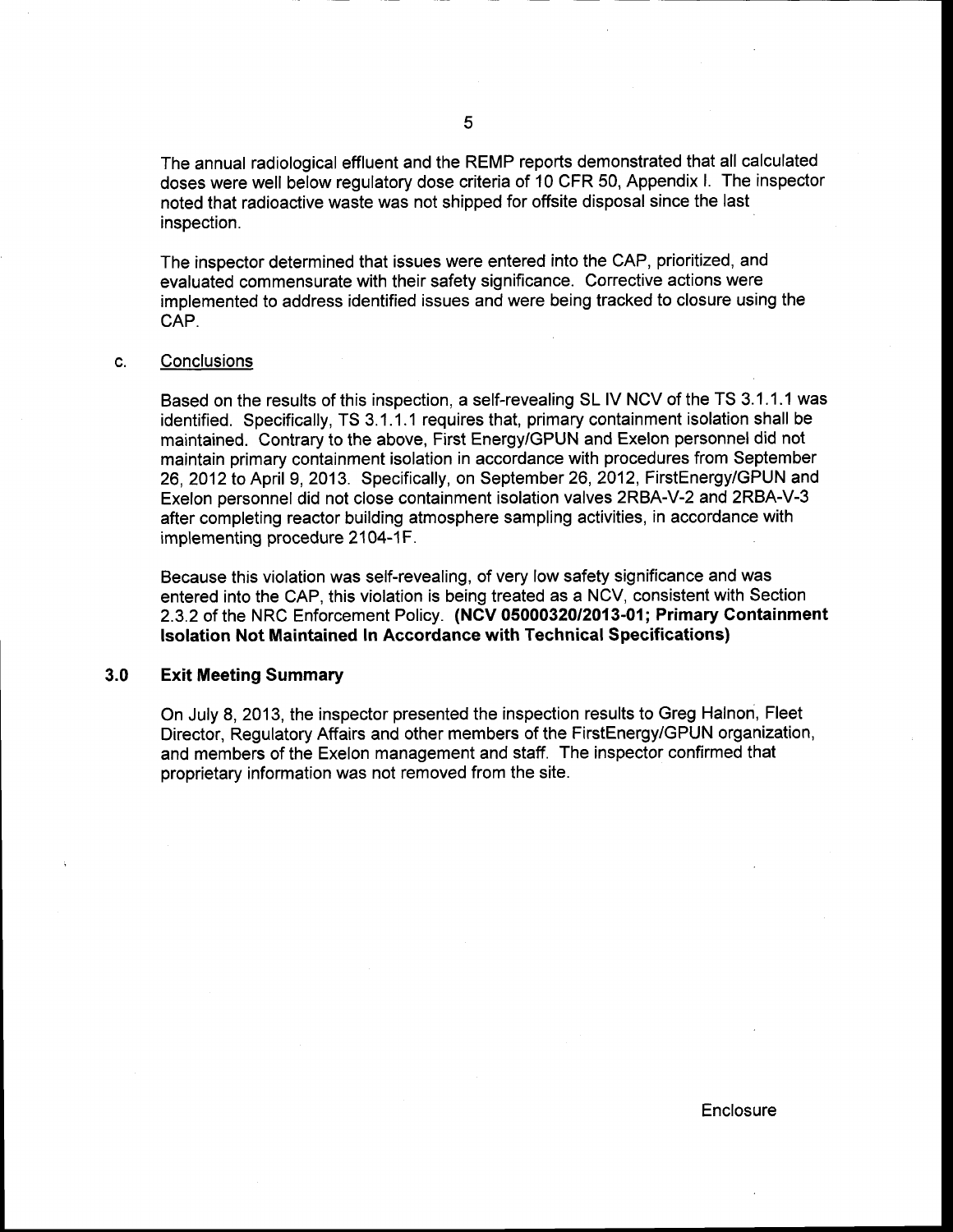## PARTIAL LIST OF PERSONS CONTACTED

### Licensee

- J. Boyd, PDMS Supervisor, Exelon Generation Company LLC
- M. Casey, GPUN Responsible Engineer, TMI-2, FirstEnergy
- D. DiVittore, Manager Site Radiation Protection
- M. Fitzwater, Regulatory Assurance
- S. Fuhrman, Work ManagemenVPDMS Manager, Exelon
- T. Geyer, Acting Manager Site Nuclear Oversight
- G. Gillespie, FirstEnergy/GPUN, Chemistry
- R. Libra, Site VP, Exelon Generation Company LLC
- R. Maylish, FirstEnergy/GPuN, Chemistry
- M. Newcomer, Plant Manager, Exelon
- J. Popielarski, Work Management Director, Exelon
- E. Schmeichel, NOS Lead /Acting Manager
- L. Weber, Environmental Chemist, Chemistry/Environmental/Radioactive Waste, Exelon

## ITEMS OPEN. CLOSED. AND DISCUSSED

Open/Closed

| 05000320/2013-01     | <b>NCV</b> | <b>Primary Containment Isolation Not</b><br>Maintained In Accordance with Technical<br><b>Specifications</b> |
|----------------------|------------|--------------------------------------------------------------------------------------------------------------|
| Closed               |            |                                                                                                              |
| 05000320/2013-001-00 | I FR       | <b>TMI-2 Containment Isolation Valves</b><br>Discovered Out of Position                                      |

### LIST OF DOCUMENTS REVIEWED

Technical Specifications for PDMS - Amendment 63 for License 50-320 issued May 1, 2009 Post Defueling Monitored Storage Safety Analysis Report, Update 9, dated March 22,2013 Post Defueling Monitored Storage Quality Assurance Plan, Revision 14, dated March 22,2013 Nuclear Oversight Audit Report: NOSA-TM!-12-12, dated November 29,2012 TMI-2 Biennial 10 CFR 50.59 and PDMS SAR Report, dated April 30, 2012 Licensee Event Report (LER) No. 2013-001-00, "TMl-2 Containment lsolation Valves

Discovered Out of Position", dated June 7,2013 Apparent Cause Evaluation, 'TMl-2 Containment lsolation Valves Discovered Out of Position" PDMS Monthly Update Reports (January - December 2012 and January 2013 - March 2013) TMI-2 collective exposure (January - December 2012 and January 2013 - March 2013) 2013 TMI-2 Reactor Building Entry Summary (ALARA Plan Number: 13-003), April 18, 2013 ALARA Post-Job Review (Plan No. 13-003; Radiation Work Permit TMl2-13-211), April 26,2013 Unit 2 Fire Detection Functional Test (Work Order: R2188033)

Combined 2012 Annual Radioactive Effluent Release Report, dated April22,2013 Annual Radiological Environmental Operating Report (January 1 through December 31,2012)

**Attachment**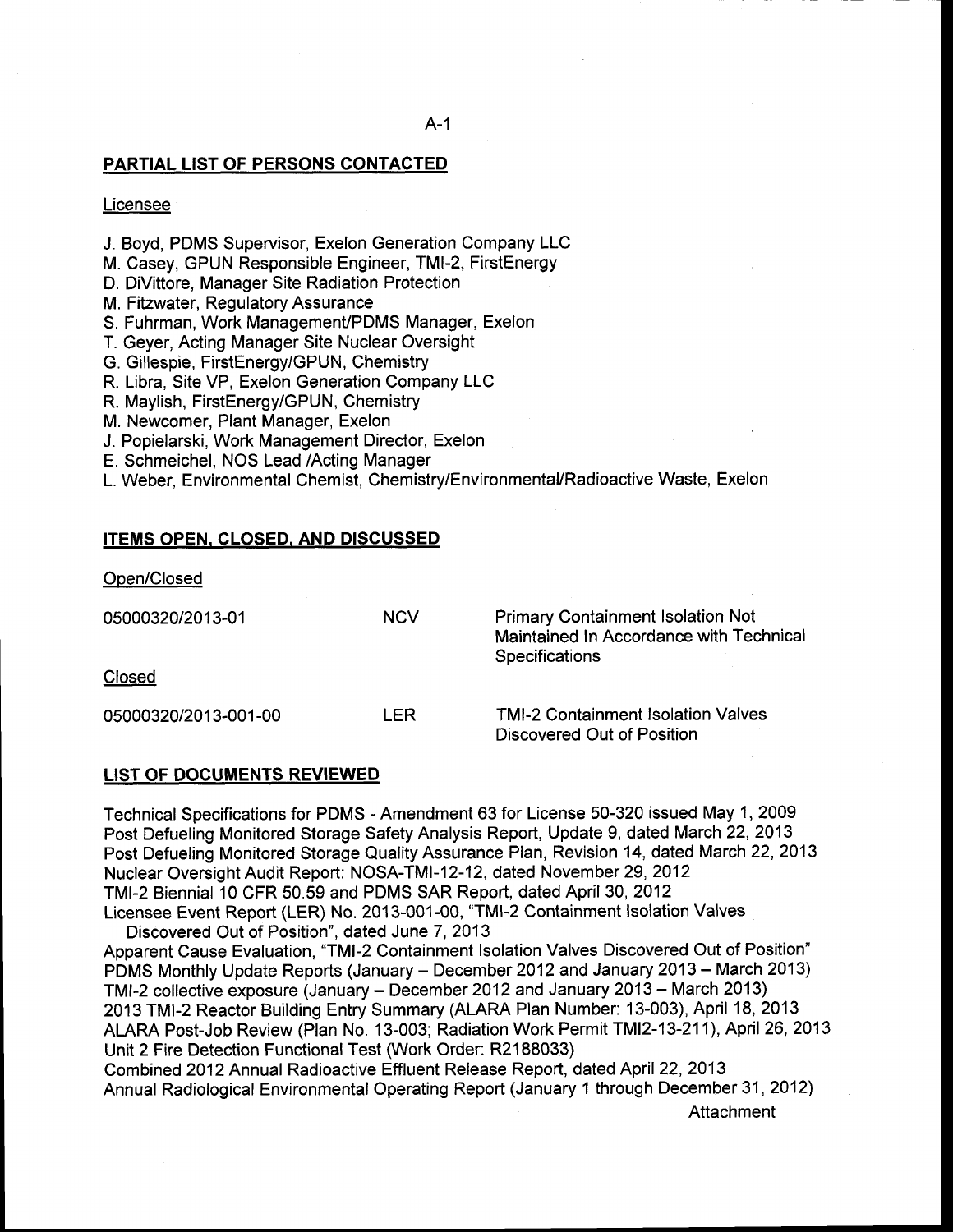## LIST OF DOCUMENTS REVIEWED (CONT'D)

Radiological Environmental Monitoring Program analytical results (January 2012-February 2013)

2012 Annual Radioactive Effluent Release Report, dated April22,2O13

Radioactive Effluent Control Program analytical results (January 2012-February 2013)

GPU Nuclear, Inc., Company Nuclear Review Board, Three Mile lsland Nuclear Generating Station Unit 2 Meeting Minutes, dated May 10,2012

GPU Nuclear, lnc., Company Nuclear Review Board, Three Mile lsland Nuclear Generating Station Unit 2 Meeting Minutes, Revision 1, dated November 15,2012

CY-TM-1 70-300, Offsite Dose Calculation Manual

lC-168, Unit 2 Fire Detection Functional Test

OP-2TM-2244-201, Verification of TMI-2 Containment Isolation

OP-TM-AOP-003, Level EP, Earthquake

OP-TM-AOP-0031, Earthquake

RP-AA-401, Operational ALARA Planning and Controls

RP-AA-4O1 -1002, Radiological Risk Management

RP-AA-460, Controls for High and Locked High Radiation Areas

RP-AA-460-001, Controls for Very High Radiation Areas

RP-AA-460-002, Additional High Radiation Exposure Control

RP-TM-220-1002, Special Bioassay Program for Transuranic Areas of TMI-2

2104-1A, Reactor Building Entry

2104-18, TMI-2 Reactor Building Purge

2104-1C, Reactor Building Breather Shutdown

2104-1F, Reactor Building Air Sampling Operation

2104-40C, TMI-2 Turbine Building Sump Transfer to the IWTS

2104-40F, TMI-2 Tendon Access Gallery Sump Transfer to IWTS

2301-1, PDMS Daily Checks

2301-1. 1, TMI-2 Reactor Vessel Fuel Removal/Rearrangement

2301-4.3, TMI-2 Reactor Building (Containment) PDMS Radiological Surveys

2301-4.7, TMI-2 Vent Sampling (weekly and monthly composite samples)

2301-4.7D, TMI-2 Sampling and Analysis of the Reactor Building Breather System

2303-4.15A, PDMS RMS (Victoreen) Functional Test

2303-5.10, TMI-2 Reactor Building Purge Exhaust Filter Ops Check

2303-11.25, U2 Containment Isolation/Air Locks (WO: R2181415, April 20, 2012)

6610-ADM-4250.14, Releasing Radioactive Gaseous Effluents - TMI-2 Reactor Building Purges

AR 01439618; AR 1499713; AR 01355641', ARO1492237

### LIST OF ACRONYMS USED

ACE Apparent Cause Evaluation

CAP Corrective Action Program

CFR Code of Federal Regulations

FirstEnergy FirstEnergy Corp.<br>GPUN GPU Nuclear, Inc.<br>IMC Inspection Manual Chapter

**Attachment**